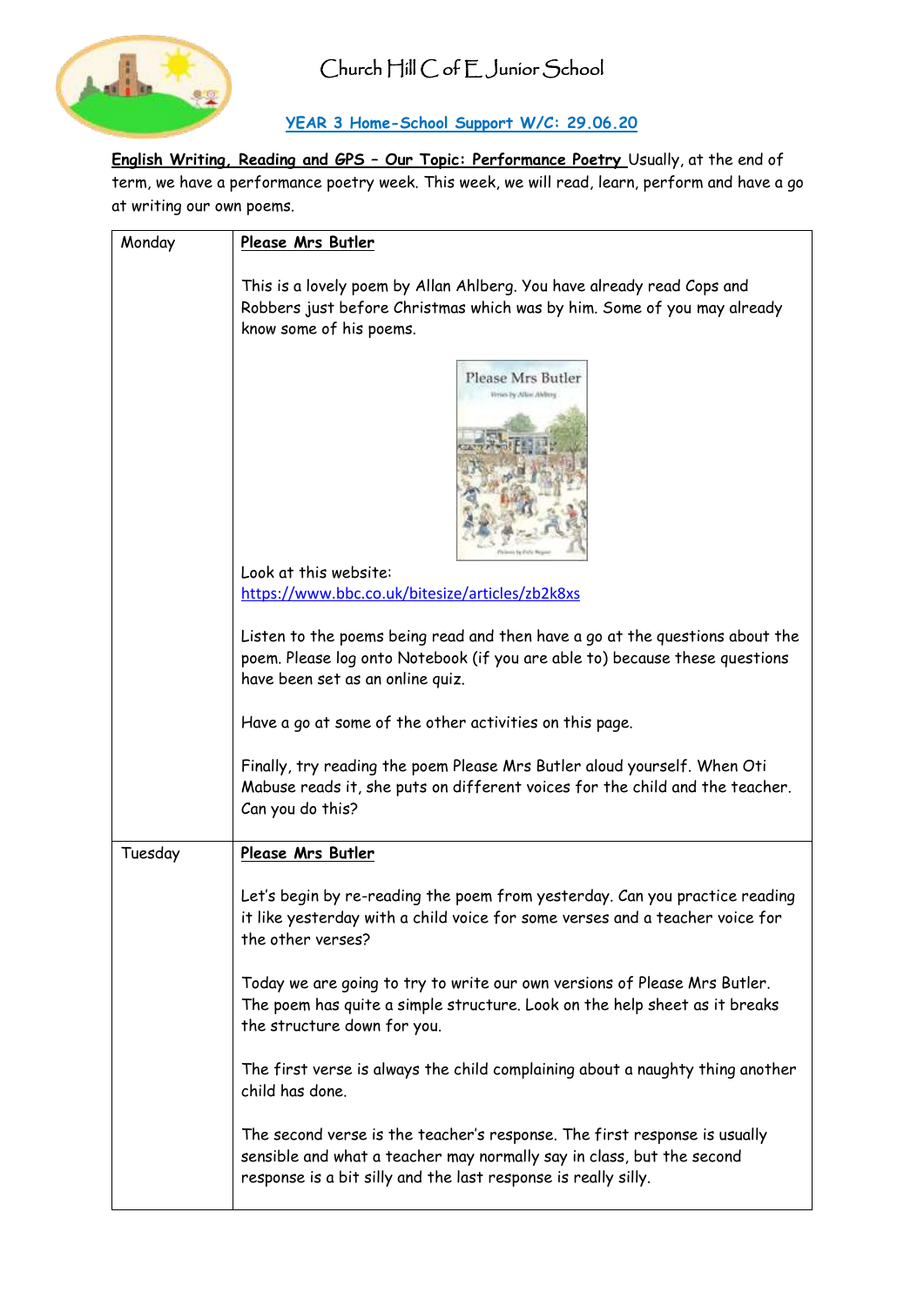# Church Hill C of E Junior School

|           | If you use the writing frame, it will help you to make your poem rhyme. I<br>would love to see these either on twitter or on Notebook.                                                                                                                                                                                 |
|-----------|------------------------------------------------------------------------------------------------------------------------------------------------------------------------------------------------------------------------------------------------------------------------------------------------------------------------|
| Wednesday | Please Mrs Butler                                                                                                                                                                                                                                                                                                      |
|           | Watch these video clips of the poem and think how they have been<br>performed with actions and use of the voice.                                                                                                                                                                                                       |
|           | https://www.youtube.com/watch?v=dzXMBjCTVeE&safe=active                                                                                                                                                                                                                                                                |
|           | https://www.youtube.com/watch?v=uM3U7yAqn9M&safe=active                                                                                                                                                                                                                                                                |
|           | Activity1 - Performing your own poem                                                                                                                                                                                                                                                                                   |
|           | Yesterday, you wrote your own versions of Please Mrs Butler. I would like you<br>to practice reading your own poem aloud so you are 'performing it'. This<br>means putting a lot of expression in, using a different voice for the child and<br>the teacher and maybe using some arm movements and facial expressions. |
|           | Once you have got it sounding really good, share it with a member of your<br>household or better still, a friend or relative who would love to hear it.                                                                                                                                                                |
|           | Activity 2 - Best copy<br>Now have a go at writing out your poem from yesterday in neat joined<br>handwriting. Remember poetry is set out in verses which need a space<br>between them. Also, there are only a few words on each line.<br>Remember neat and joined handwriting.                                        |
|           | It you want to, you could also decorate it. You could always send your best<br>copy to a grandparent or other relative who would enjoy getting some post<br>and seeing your work.                                                                                                                                      |
| Thursday  | Performing Nonsense Poetry: The Ning Nang Nong by Spike Milligan                                                                                                                                                                                                                                                       |
|           | Nonsense poetry often uses strange and made-up words within normal<br>sentences. They are supposed to be funny and enjoyable to read. Spike<br>Milligan is a very famous poet who has written a lot of nonsense poems. The<br>Ning Nang Nong is one of his most famous poems for children.                             |
|           | Start by hearing this poem read aloud and reading the poem yourself.<br>https://childrens.poetryarchive.org/poem/on-the-ning-nang-nong/                                                                                                                                                                                |
|           | Log onto Notebook for a quiz about this poem.                                                                                                                                                                                                                                                                          |
|           | Now watch and listen to this clip to get some ideas about how you could<br>perform this poem. Think about how you can use your voice to make high, low,<br>loud and quiet sounds. Could you add any sound effects?                                                                                                     |
|           | https://www.youtube.com/watch?v=Xu7ed9paLEo                                                                                                                                                                                                                                                                            |
|           | Practice reading the poem aloud until you are ready and then find yourself an<br>audience and perform it.                                                                                                                                                                                                              |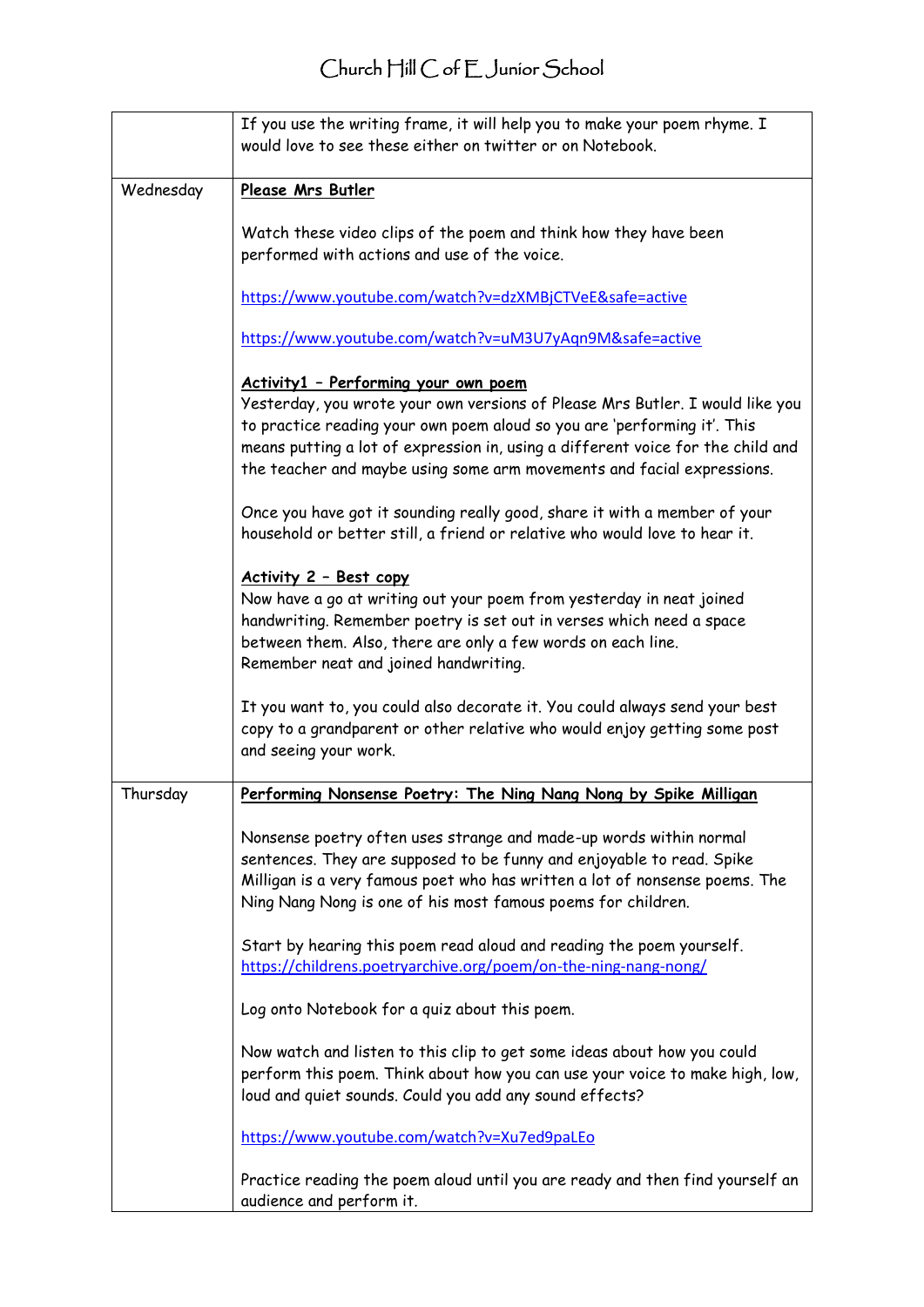| Friday | <u>Writing your own version of the Ning Nang Nong.</u>                                                                                                     |
|--------|------------------------------------------------------------------------------------------------------------------------------------------------------------|
|        |                                                                                                                                                            |
|        | Start with this clip to remind yourself of the original poem by Spike Milligan.<br>https://www.youtube.com/watch?v=Ct07zOBwk-U&safe=active                 |
|        | Before we start writing, we are going to need some words that rhyme. List<br>some words that rhyme with these words:                                       |
|        | Ning                                                                                                                                                       |
|        | Nang                                                                                                                                                       |
|        | Nong                                                                                                                                                       |
|        | Use the support sheet and writing frame on the sheet to help.                                                                                              |
|        | PULSED TO MAKE PULLABANCH APPROXIC                                                                                                                         |
|        | Ning Nang Nong<br>Can you write snother vetse about the Ning Nong Nong<br>First you could explore some rhymng families<br>Nation<br>Nana<br>diana<br>rosa  |
|        | Techni will make a rosse in wine live tarill                                                                                                               |
|        | Choose four animals.                                                                                                                                       |
|        | Choose constitute from the litcher such as scients or egg cups.<br>Make ours a has two cylialies.)<br>What niste will this make?                           |
|        | Now use your ideas and the writing frame to make up your own verse.<br>Use the priginal poem to work out which lines must rhyme.<br>On the Mong Niang Mong |
|        | Where the<br>And the<br>There's a Nona Nang Nosg                                                                                                           |
|        | Witers the<br>And the                                                                                                                                      |
|        | On the Ning Nang Mong<br>Alt that.                                                                                                                         |
|        | And greatest can't catch 'ent when they                                                                                                                    |
|        |                                                                                                                                                            |

### **Handwriting**

| Monday/Tues/Wed | Homophones are tricky because you have to understand the meaning of         |  |
|-----------------|-----------------------------------------------------------------------------|--|
|                 | the words. Over the next three days, look up each word from your            |  |
|                 | spelling list in a dictionary (or use an online one), write out the meaning |  |
|                 | in best handwriting and a sentence containing that word to show you         |  |
|                 | understand the meaning.                                                     |  |
| Thursday        | Can you write out the Ning Nang Nong poem in best handwriting?              |  |
| Friday          | Produce a best copy of your own Ning Nang Nong poem. Remember               |  |
|                 | handwriting should be joined and neat.                                      |  |
|                 |                                                                             |  |

**Guided Read on Share Point –** Try logging on to Share Point and looking in the Y3 video library. Mrs Brown is continuing to read a story called The Wizards of Once. This is great for your child to hear a story read aloud and would be like us having a guided reading session at school. Remember to read the story in the right order. The clips are numbered.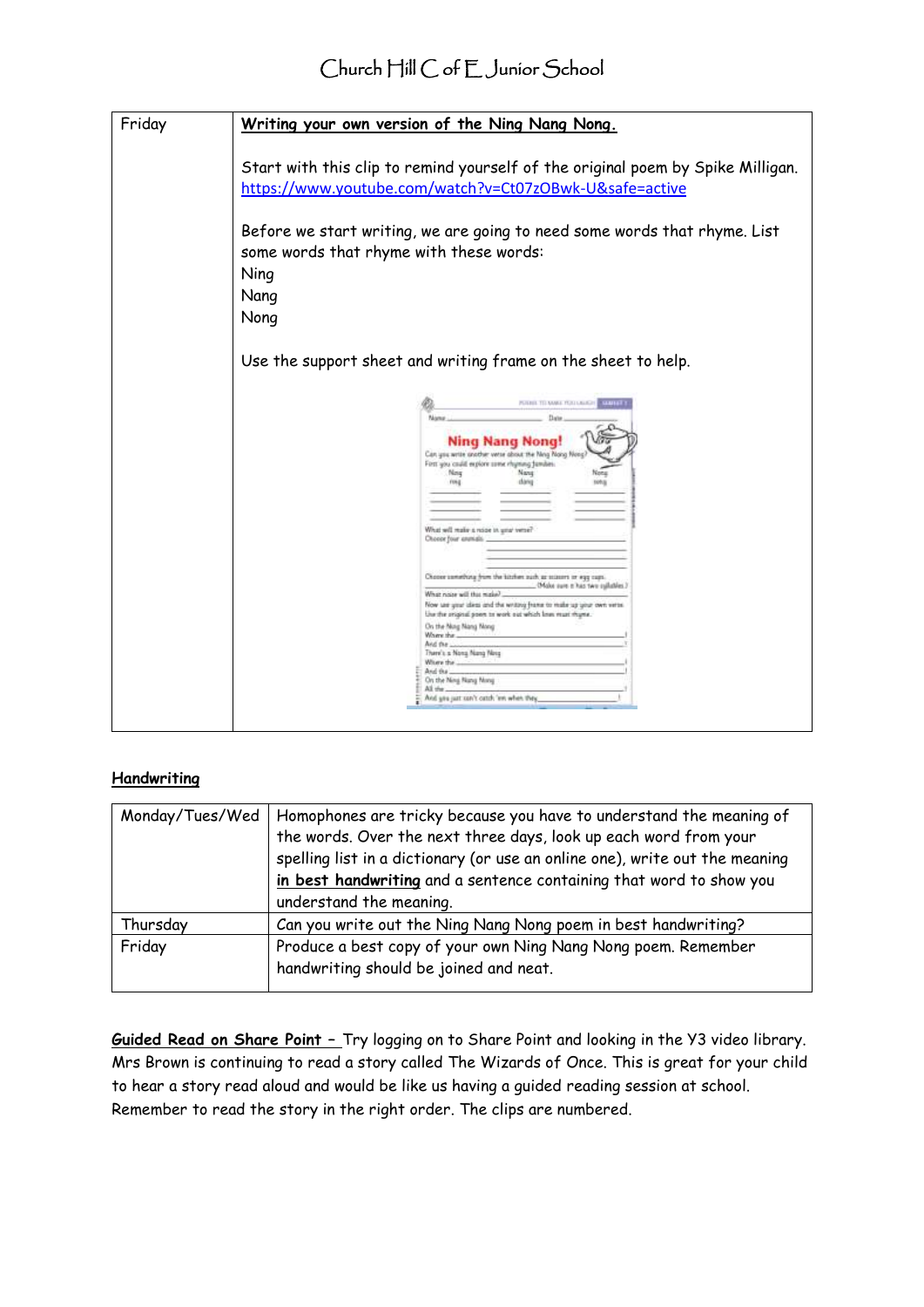## **Spellings for the week**

| Beige, Pink and Yellow Spellings | <b>Blue Spellings</b> |
|----------------------------------|-----------------------|
| there                            |                       |
| their                            | again                 |
| threw                            | because               |
| through                          | water                 |
| berry                            | walk                  |
| bury                             | talk                  |
| break                            | any                   |
| brake                            | many                  |
| heard                            |                       |
| herd                             |                       |

**Spelling test will be done as a hive game on Spelling Shed at 2.00pm on Fridays for Yellow/Pink/Beige and at 2.15pm for Blue.**

### **Maths**

Please start/finish every day's lesson with Times Table Rock Stars Practice.

| Monday  | White Rose Maths, Summer Term, week 8 (w/c 15 <sup>th</sup> June), lesson 1: Add<br>Lengths. (Alternative Plan)                           |
|---------|-------------------------------------------------------------------------------------------------------------------------------------------|
|         | Watch the video lesson on the link below, then download the worksheet off the<br>school website and solve.<br>https://vimeo.com/427994247 |
| Tuesday | White Rose Maths, Summer Term, week 8 (w/c 15th June), lesson 2: Subtract<br>Lengths. (Alternative Plan)                                  |
|         | Watch the video lesson on the link below, then download the worksheet off the $\,$<br>school website and solve.                           |
|         | https://vimeo.com/427994372                                                                                                               |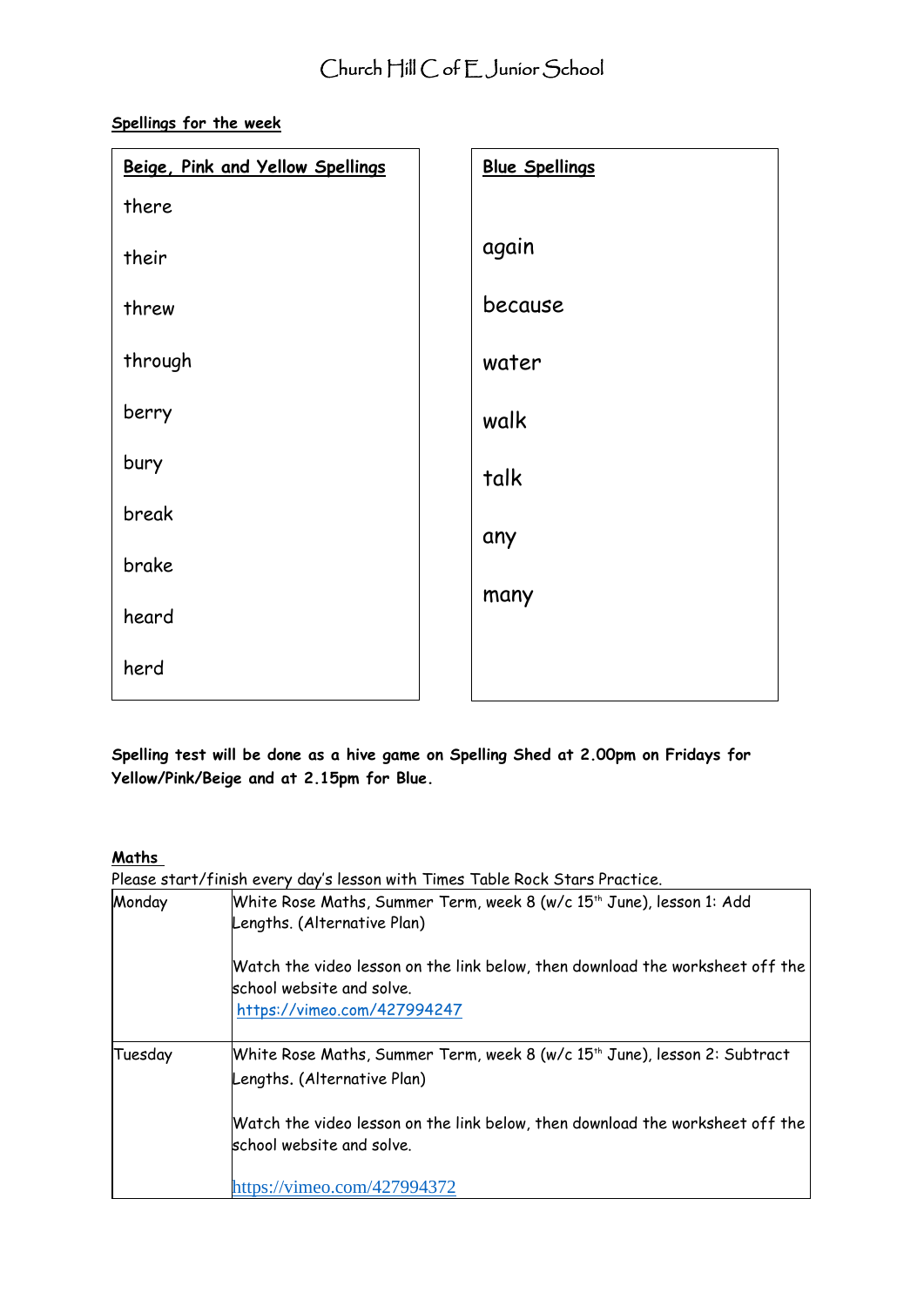| Wednesday | White Rose Maths, Summer Term, week 8 (w/c 15 <sup>th</sup> June), lesson 3: Measure<br>Perimeter. (Alternative Plan)                                                                      |
|-----------|--------------------------------------------------------------------------------------------------------------------------------------------------------------------------------------------|
|           | Watch the video lesson on the link below, then download the worksheet off the<br>school website and solve.                                                                                 |
|           | https://vimeo.com/427995490                                                                                                                                                                |
| Thursday  | White Rose Maths, Summer Term, week 8 (w/c 15th June), lesson 4: Calculate<br>Perimeter. (Alternative Plan)                                                                                |
|           | Watch the video lesson on the link below, then download the worksheet off the<br>school website and solve.                                                                                 |
|           | https://vimeo.com/427995317                                                                                                                                                                |
| Friday    | White Rose Maths, Summer Term, week 8 (w/c 15 <sup>th</sup> June), lesson 5: Friday<br>challenge!                                                                                          |
|           | Download the problems off the school website. These get progressively more<br>difficult as you get through - how many can you solve?                                                       |
|           | As a rough guide of difficulty level:                                                                                                                                                      |
|           | Challenges 1 - 2 are aimed at age 5 - 7 years                                                                                                                                              |
|           | Challenges 3-6 are aimed at age 7 - 11 years<br>Challenges 7-10 are suitable for 11 - 15 years                                                                                             |
|           | Plus, keep an eye out on the school Twitter page (@ChurchhillJS) at 11:45 am<br>on Friday for Mr Holland's whole school maths challenge. Send in your solutions,<br>methods and questions! |

### **PE**

This week we would like you to have a go at 4 new #HiFIVE challenges which involve Ball Sports. There is a video explanation for each challenge.

| <b>Ball Sports</b>                                     |                        |                   |                        |                         |
|--------------------------------------------------------|------------------------|-------------------|------------------------|-------------------------|
| Challenges $\rightarrow$                               | <b>Ball &amp; Wall</b> | <b>Target</b>     | <b>Speed Dribbling</b> | 30sec Shot<br>Challenge |
| <b>Video explanation</b><br><b>Hold Ctrl and click</b> | <b>Click Here</b>      | <b>Click Here</b> | <b>Click Here</b>      | <b>Click Here</b>       |
| Write your personal best<br>score here $\rightarrow$   |                        |                   |                        |                         |
| Total Attempts $\rightarrow$                           |                        |                   |                        |                         |

Please send your child's scores to [parentresponse@churchhill-jun.leics.sch.uk](mailto:parentresponse@churchhill-jun.leics.sch.uk) and remember to include their house and class. Also, if you would like to tweet any challenges being carried out then do use @churchhillJS to share the videos with the school. Have fun!